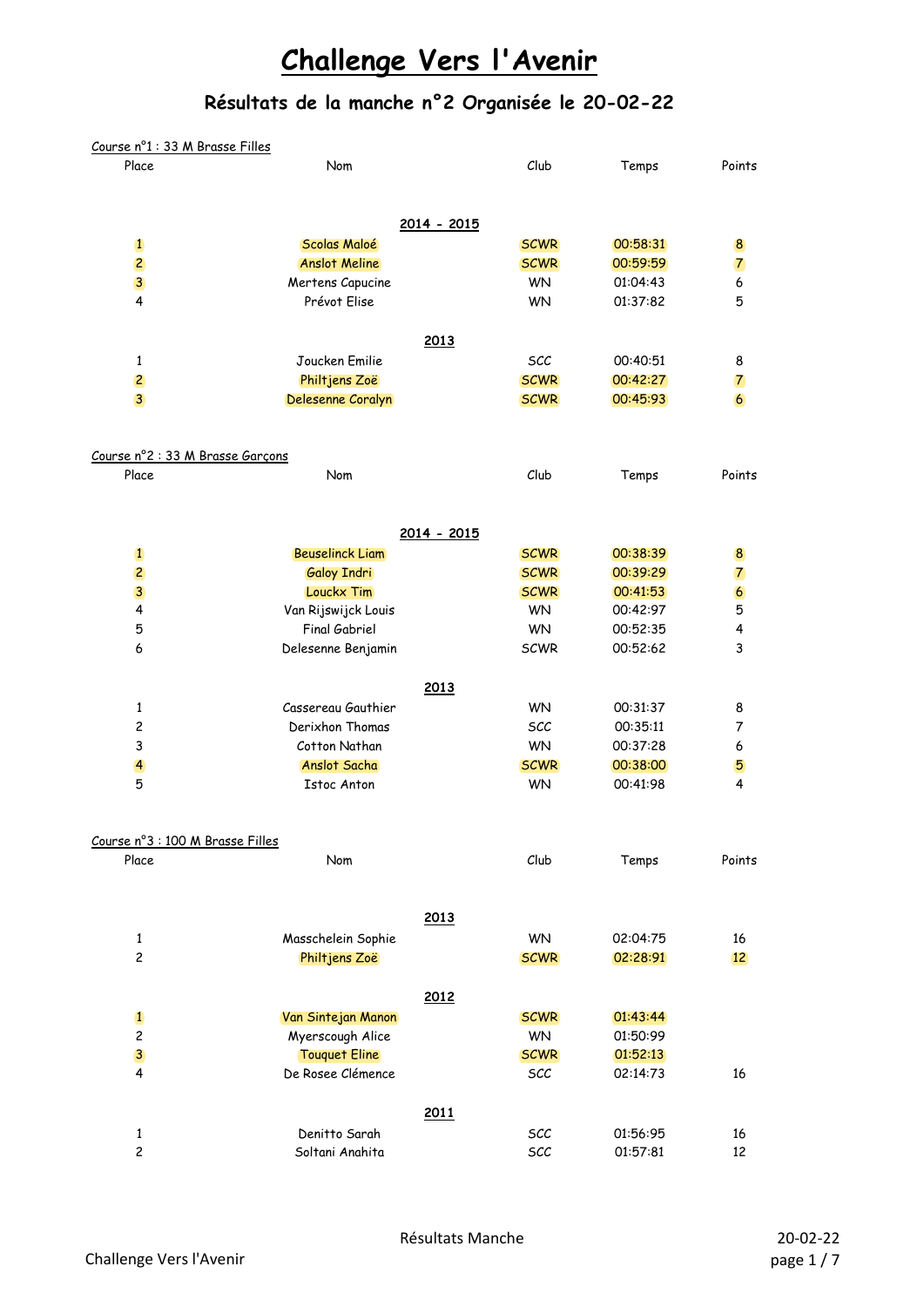|                                   | <u>2010</u>                |             |          |                |
|-----------------------------------|----------------------------|-------------|----------|----------------|
| 1                                 | Zeraidi Yasmine            | <b>SCC</b>  | 01:41:00 | 16             |
| $\overline{c}$                    | Oulab Ben Taib Nour        | <b>SCC</b>  | 01:45:56 | 12             |
| 3                                 | Louckx Célie               | <b>SCWR</b> | 01:47:92 |                |
| Course nº4 : 100 M Brasse Garçons |                            |             |          |                |
| Place                             | Nom                        | Club        | Temps    | Points         |
|                                   | 2013                       |             |          |                |
| 1                                 | <b>Blampain Augustin</b>   | <b>WN</b>   | 01:56:66 | 16             |
| $\overline{c}$                    | Cassereau Gauthier         | <b>WN</b>   | 02:01:84 | 12             |
| 3                                 | Zeraidi Zakaria            | SCC         | 02:02:94 | 10             |
| 4                                 | Derixhon Thomas            | SCC         | 02:08:98 | 9              |
|                                   | 2012                       |             |          |                |
| 1                                 | Perreault-Mooney Alexandre | <b>WN</b>   | 01:48:19 |                |
| $\overline{c}$                    | Cahuet Arsène              | <b>WN</b>   | 02:00:65 | 16             |
| 3                                 | Raux Théo                  | <b>WN</b>   | 02:13:10 | 12             |
|                                   | 2011                       |             |          |                |
| $\mathbf{1}$                      | <b>Aerts Mads</b>          | <b>SCWR</b> | 01:47:38 |                |
| 2                                 | Asbeek Brusse Antoine      | <b>WN</b>   | 01:58:52 | 16             |
| 3                                 | Jochmans Théodore          | <b>WN</b>   | 01:58:73 | 12             |
|                                   | 2010                       |             |          |                |
| $\mathbf{1}$                      | Van Sintejan Romain        | <b>SCWR</b> | 01:34:72 |                |
| $\overline{c}$                    | Struggl Maximilian         | <b>SCC</b>  | 01:43:87 | 16             |
| Course nº5 : 33 M Crawl Filles    |                            |             |          |                |
| Place                             | Nom                        | Club        | Temps    | Points         |
|                                   | <u> 2014 - 2015</u>        |             |          |                |
| 1                                 | Kejairi Sofia              | SCC         | 00:32:67 | 8              |
| $\overline{c}$                    | Scolas Maloé               | <b>SCWR</b> | 00:48:86 | $\overline{7}$ |
| $\mathbf{3}$                      | Mertens Capucine           | WN          | 00:50:21 | 6              |
| $\overline{\mathbf{4}}$           | <b>Anslot Meline</b>       | <b>SCWR</b> | 00:57:57 | 5              |
| 5                                 | Prévot Elise               | <b>WN</b>   | 01:09:06 | 4              |
|                                   | 2013                       |             |          |                |
| $\mathbf 1$                       | Joucken Emilie             | SCC         | 00:32:83 | 8              |
| $\overline{c}$                    | Delesenne Coralyn          | <b>SCWR</b> | 00:45:63 | $\overline{7}$ |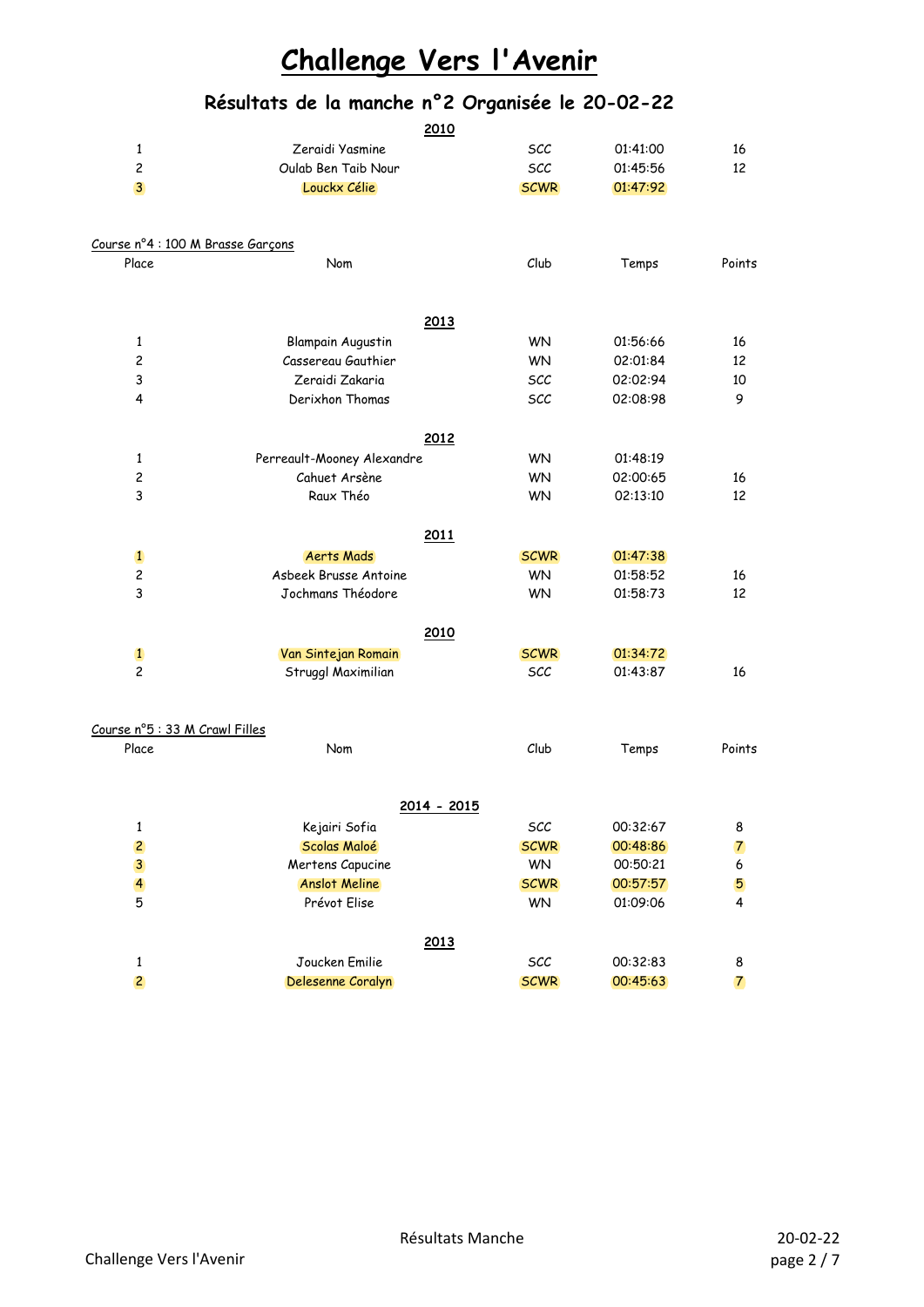| <u>Course n°6 : 33 M Crawl Garcons</u> |                           |             |          |                         |
|----------------------------------------|---------------------------|-------------|----------|-------------------------|
| Place                                  | Nom                       | Club        | Temps    | Points                  |
|                                        |                           |             |          |                         |
|                                        | 2014 - 2015               |             |          |                         |
| $\mathbf{1}$                           | <b>Beuselinck Liam</b>    | <b>SCWR</b> | 00:34:47 | 8                       |
| $\overline{c}$                         | Louckx Tim                | <b>SCWR</b> | 00:39:79 | $\overline{7}$          |
| 3                                      | Van Rijswijck Louis       | <b>WN</b>   | 00:40:95 | 6                       |
| 4                                      | Final Gabriel             | <b>WN</b>   | 00:47:32 | 5                       |
| 5                                      | <b>Galoy Indri</b>        | <b>SCWR</b> | 00:50:31 | $\overline{\mathbf{4}}$ |
| 6                                      | Delesenne Benjamin        | <b>SCWR</b> | 00:50:58 | 3                       |
|                                        | 2013                      |             |          |                         |
| 1                                      | Zeraidi Zakaria           | <b>SCC</b>  | 00:23:47 | 8                       |
| 2                                      | Thiry Romain              | <b>WN</b>   | 00:26:73 | 7                       |
| 3                                      | <b>Istoc Anton</b>        | <b>WN</b>   | 00:30:54 | 6                       |
| 4                                      | Cotton Nathan             | <b>WN</b>   | 00:33:66 | 5                       |
| 5                                      | Anslot Sacha              | <b>SCWR</b> | 00:38:25 | $\overline{\mathbf{4}}$ |
|                                        |                           |             |          |                         |
| Course nº7 : 66 M Brasse Filles        |                           |             |          |                         |
| Place                                  | Nom                       | Club        | Temps    | Points                  |
|                                        | 2013                      |             |          |                         |
| $\mathbf{1}$                           |                           | <b>SCWR</b> | 01:14:41 | 12                      |
|                                        | <b>Bekkers Margaux</b>    |             |          |                         |
| $\overline{c}$                         | Masschelein Sophie        | <b>WN</b>   | 01:22:36 | 8                       |
| 3                                      | <b>Buchet Alice</b>       | <b>SCR</b>  | 01:36:35 | 6                       |
| 4                                      | Bultot El Kouchi Inès     | <b>WN</b>   | 01:39:67 | 5                       |
| 5                                      | Rossion Anaîs             | <b>WN</b>   | 01:41:42 | 4                       |
| 6                                      | Tonnelle Camille          | <b>WN</b>   | 01:47:10 | 3                       |
| 7                                      | Michelzon Solène          | <b>WN</b>   | 01:50:50 | $\overline{\mathbf{c}}$ |
| 8                                      | Lambert Victoire          | <b>WN</b>   | 02:00:53 | 1                       |
|                                        | 2012                      |             |          |                         |
| $\mathbf{1}$                           | Van Sintejan Manon        | <b>SCWR</b> | 01:09:60 |                         |
| $\overline{c}$                         | <b>Touquet Eline</b>      | <b>SCWR</b> | 01:11:08 |                         |
| 3                                      | Antoine Julia             | <b>WN</b>   | 01:18:86 | 12                      |
| $\overline{\mathbf{4}}$                | <b>Itterbeek Juliette</b> | <b>SCWR</b> | 01:19:05 | $\boldsymbol{8}$        |
| 5                                      | Kejairi Dana              | SCC         | 01:23:45 | 6                       |
| 6                                      | De Rosee Clémence         | SCC         | 01:25:26 | 5                       |
| $\overline{7}$                         | Final Aylin               | <b>WN</b>   | 01:47:52 | 4                       |
| 8                                      | Mouhssin Inès             | <b>WN</b>   | 01:51:65 | 3                       |
| 9                                      | harrati aya               | <b>SCWR</b> | 01:53:22 | $\overline{c}$          |
|                                        | 2011                      |             |          |                         |
| 1                                      | Denitto Sarah             | SCC         | 01:13:65 | 12                      |
| $\overline{\mathbf{c}}$                | Soltani Anahita           | SCC         | 01:14:39 | 8                       |
| 3                                      | Galland Joséphine         | SCC         | 01:14:41 | 6                       |
| 4                                      | Gerritsma Jeanne          | <b>SCR</b>  | 01:19:85 | 5                       |
| 5                                      | Van Rijswijck Victoria    | <b>WN</b>   | 01:21:93 | 4                       |
| 6                                      | Ghabri Soumaya            | SCC         | 01:24:27 | 3                       |
| $\overline{7}$                         | Crisi Carla               | SCC         | 01:29:25 | $\overline{c}$          |
| 8                                      | Makhlouf Sofia            | SCC         | 01:33:32 | 1                       |
| 9                                      | Derouich Inès             | SCC         | 01:38:15 |                         |
|                                        |                           |             |          |                         |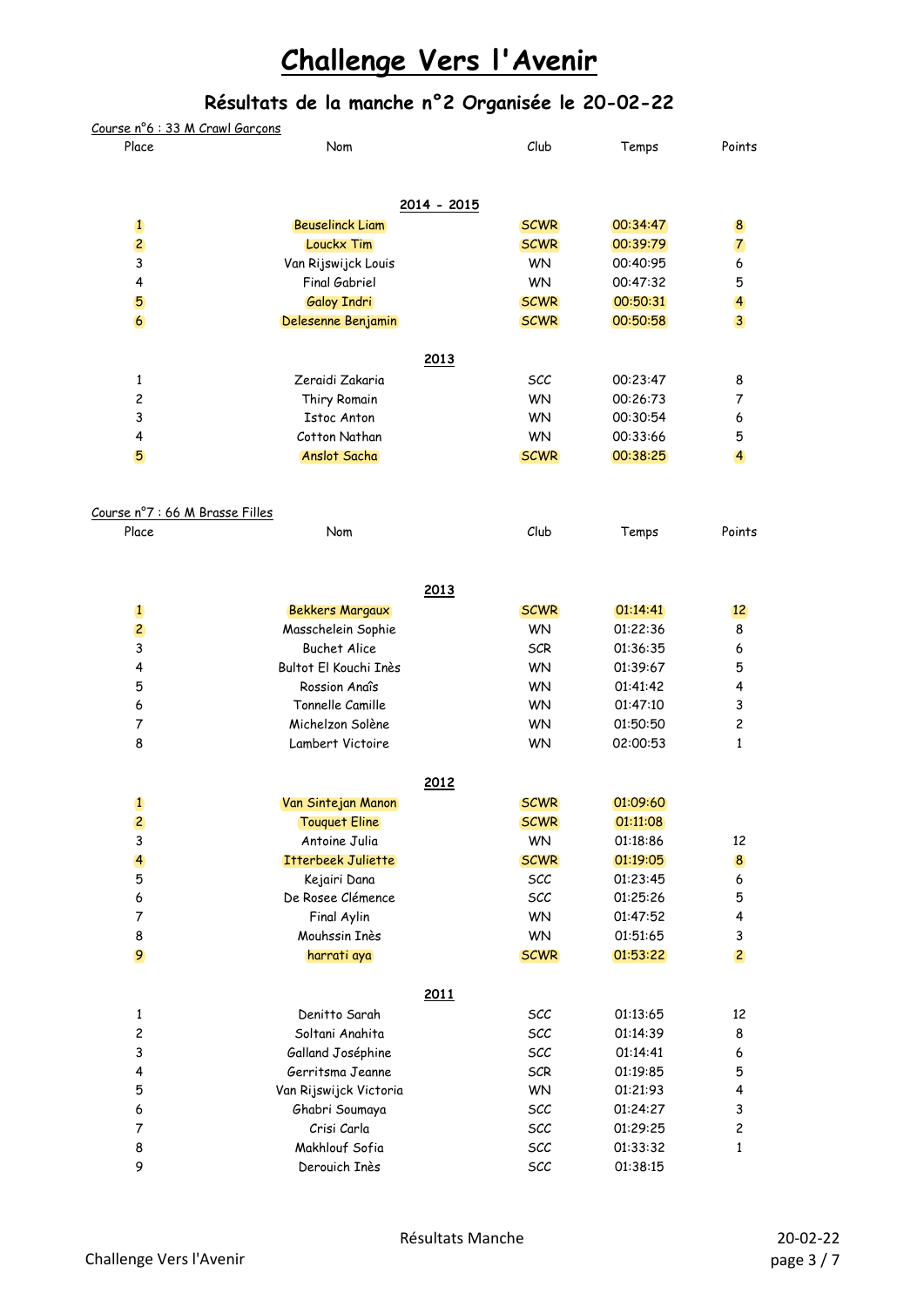### **Résultats de la manche n°2 Organisée le 20-02-22**

|   | 2010                |             |          |    |
|---|---------------------|-------------|----------|----|
|   | Zeraidi Yasmine     | <i>SCC</i>  | 01:06:18 | 12 |
| 2 | Jans Kesteloot Rosa | scc         | 01:06:55 | 8  |
| 3 | Oulab Ben Taib Nour | <b>SCC</b>  | 01:08:06 | 6  |
| 4 | Louckx Célie        | <b>SCWR</b> | 01:08:74 |    |
| 5 | Bruno Shandrika     | scc         | 01:09:22 | 5  |
| 6 | Merlo Lou           | <b>SCC</b>  | 01:10:01 | 4  |
|   | Adrigens Pauline    | <b>SCR</b>  | 01:41:41 | 3  |
|   |                     |             |          |    |

#### Course n°8 : 66 M Brasse Garçons

| Place | Nom | Club<br>Temps | Points |
|-------|-----|---------------|--------|
|       |     |               |        |

|                | 2014 - 2015               |             |          |                 |
|----------------|---------------------------|-------------|----------|-----------------|
| $\mathbf{1}$   | Navin-Jones Edward        | <b>SCWR</b> | 01:49:97 | 12 <sup>2</sup> |
|                | 2013                      |             |          |                 |
| 1              | <b>Blampain Augustin</b>  | <b>WN</b>   | 01:15:34 | 12              |
| 2              | Haesebroek Alex           | <b>WN</b>   | 01:22:66 | 8               |
| 3              | Derixhon Thomas           | <b>SCC</b>  | 01:23:39 | 6               |
| 4              | Aerts Lenn                | <b>SCWR</b> | 01:25:64 | 5               |
| 5              | <b>Banu Alex</b>          | <b>WN</b>   | 01:25:74 | 4               |
| 6              | Tassenoy Tom              | <b>SCR</b>  | 01:26:63 | 3               |
| 7              | Buttarelli Paolo          | <b>WN</b>   | 01:35:37 | 2               |
| 8              | Grondard Van Schagen Luuk | <b>WN</b>   | 01:36:04 | $\mathbf{1}$    |
| 9              | De Coster Téo             | <b>WN</b>   | 01:39:16 |                 |
| 10             | Asbeek Brusse Nicolas     | <b>WN</b>   | 01:41:21 |                 |
|                | 2012                      |             |          |                 |
| $\mathbf{1}$   | Fosseprez Hugo            | <b>SCWR</b> | 01:11:60 | 12              |
| 2              | <b>Wauters Sacha</b>      | <b>SCWR</b> | 01:16:19 | 8               |
| 3              | Capouet Emilion           | <b>WN</b>   | 01:18:08 | 6               |
| 4              | Cahuet Arsène             | <b>WN</b>   | 01:18:28 | 5               |
| 5              | Gillisjans Dekock Hugo    | <b>SCR</b>  | 01:19:14 | 4               |
| 6              | Bouquiaux Naël            | <b>WN</b>   | 01:24:06 | 3               |
| 7              | Van Dorpe Elliot          | <b>WN</b>   | 01:24:17 | $\overline{c}$  |
| 8              | Navin-Jones Charles       | <b>SCWR</b> | 01:26:49 | $\mathbf{1}$    |
| 9              | Gustot Noah               | <b>WN</b>   | 01:28:10 |                 |
| 10             | Thiry Maxence             | scc         | 01:33:22 |                 |
| 11             | Wathelet Jules            | <b>WN</b>   | 01:33:54 |                 |
| 12             | Mouhssin Samy             | <b>WN</b>   | 02:27:75 |                 |
|                | 2011                      |             |          |                 |
| $\mathbf{1}$   | <b>Aerts Mads</b>         | <b>SCWR</b> | 01:10:42 |                 |
| $\overline{c}$ | Jochmans Théodore         | <b>WN</b>   | 01:18:09 | 12              |
| 3              | Lambert Lucas             | <b>SCR</b>  | 01:26:75 | 8               |
| 4              | Tshilumba Simon           | <b>WN</b>   | 01:33:99 | 6               |
| 5              | Haidari Marouane          | <b>SCC</b>  | 01:35:95 | 5               |
| 6              | Es Souidi Salim           | <b>WN</b>   | 02:01:23 | 4               |
|                | 2010                      |             |          |                 |
| $\mathbf{1}$   | Van Sintejan Romain       | <b>SCWR</b> | 01:02:12 |                 |
| $\overline{c}$ | Lozano Nathan             | <b>SCWR</b> | 01:14:22 | 12              |

3 Douah Jilali SCC 01:14:91 8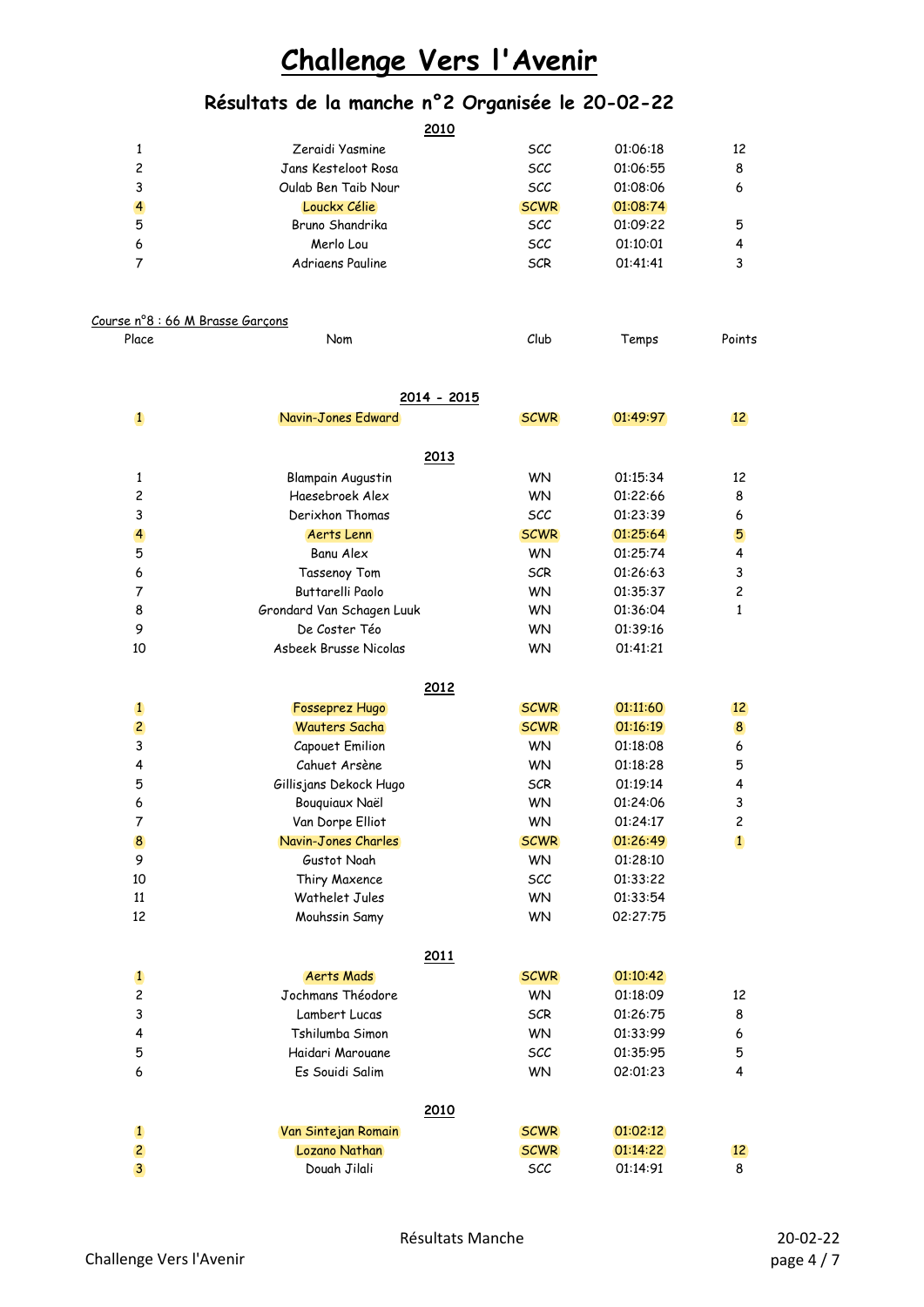| Course nº9 : 66 M Crawl Filles |                        |             |          |                |
|--------------------------------|------------------------|-------------|----------|----------------|
| Place                          | Nom                    | Club        | Temps    | Points         |
|                                | 2014 - 2015            |             |          |                |
| $\mathbf{1}$                   | Kejairi Sofia          | SCC         | 01:23:80 | 12             |
|                                | 2013                   |             |          |                |
| 1                              | Masschelein Sophie     | <b>WN</b>   | 01:00:88 | 12             |
| $\overline{c}$                 | <b>Bekkers Margaux</b> | <b>SCWR</b> | 01:10:62 | 8              |
| 3                              | <b>Buchet Alice</b>    | <b>SCR</b>  | 01:44:54 | 6              |
| 4                              | Rossion Anaîs          | WN          | 01:45:14 | 5              |
| 5                              | Bultot El Kouchi Inès  | <b>WN</b>   | 01:48:19 | 4              |
| 6                              | Michelzon Solène       | <b>WN</b>   | 01:52:86 | 3              |
| $\overline{7}$                 | Tonnelle Camille       | <b>WN</b>   | 01:57:24 | $\overline{c}$ |
| 8                              | Lambert Victoire       | <b>WN</b>   | 03:00:20 | 1              |
|                                | 2012                   |             |          |                |
| $\mathbf{1}$                   | <b>Touquet Eline</b>   | <b>SCWR</b> | 00:55:35 |                |
| $\overline{c}$                 | Van Sintejan Manon     | <b>SCWR</b> | 00:55:42 |                |
| $\mathbf{3}$                   | Antoine Julia          | <b>WN</b>   | 01:02:02 | 12             |
| 4                              | Kejairi Dana           | SCC         | 01:15:82 | 8              |
| 5                              | De Rosee Clémence      | SCC         | 01:18:23 | 6              |
| 6                              | Final Aylin            | WN          | 01:25:00 | 5              |
| $\overline{7}$                 | Mouhssin Inès          | <b>WN</b>   | 01:38:25 | 4              |
|                                | 2011                   |             |          |                |
| 1                              | Ghabri Soumaya         | SCC         | 00:58:14 | 12             |
| $\mathbf{2}$                   | Soltani Anahita        | SCC         | 00:59:85 | 8              |
| 3                              | Denitto Sarah          | SCC         | 01:04:06 | 6              |
| 4                              | Galland Joséphine      | <b>SCC</b>  | 01:04:42 | 5              |
| 5                              | Makhlouf Sofia         | SCC         | 01:12:25 | 4              |
| 6                              | Van Rijswijck Victoria | <b>WN</b>   | 01:13:52 | 3              |
| $\overline{7}$                 | Crisi Carla            | SCC         | 01:17:00 | $\overline{c}$ |
| 8                              | Gerritsma Alice        | <b>SCR</b>  | 01:19:47 | $\mathbf{1}$   |
| 9                              | Derouich Inès          | SCC         | 01:31:29 |                |
|                                | 2010                   |             |          |                |
| 1                              | Zeraidi Yasmine        | <b>SCC</b>  | 00:48:25 | 12             |
| $\overline{c}$                 | Louckx Célie           | <b>SCWR</b> | 00:49:28 |                |
| 3                              | Oulab Ben Taib Nour    | <b>SCC</b>  | 00:54:15 | 8              |
| 4                              | Merlo Lou              | <b>SCC</b>  | 00:54:76 | 6              |
| 5                              | Jans Kesteloot Rosa    | <b>SCC</b>  | 00:55:02 | 5              |
| 6                              | Bruno Shandrika        | <b>SCC</b>  | 01:00:42 | 4              |
| 7                              | Adriaens Pauline       | <b>SCR</b>  | 01:37:68 | 3              |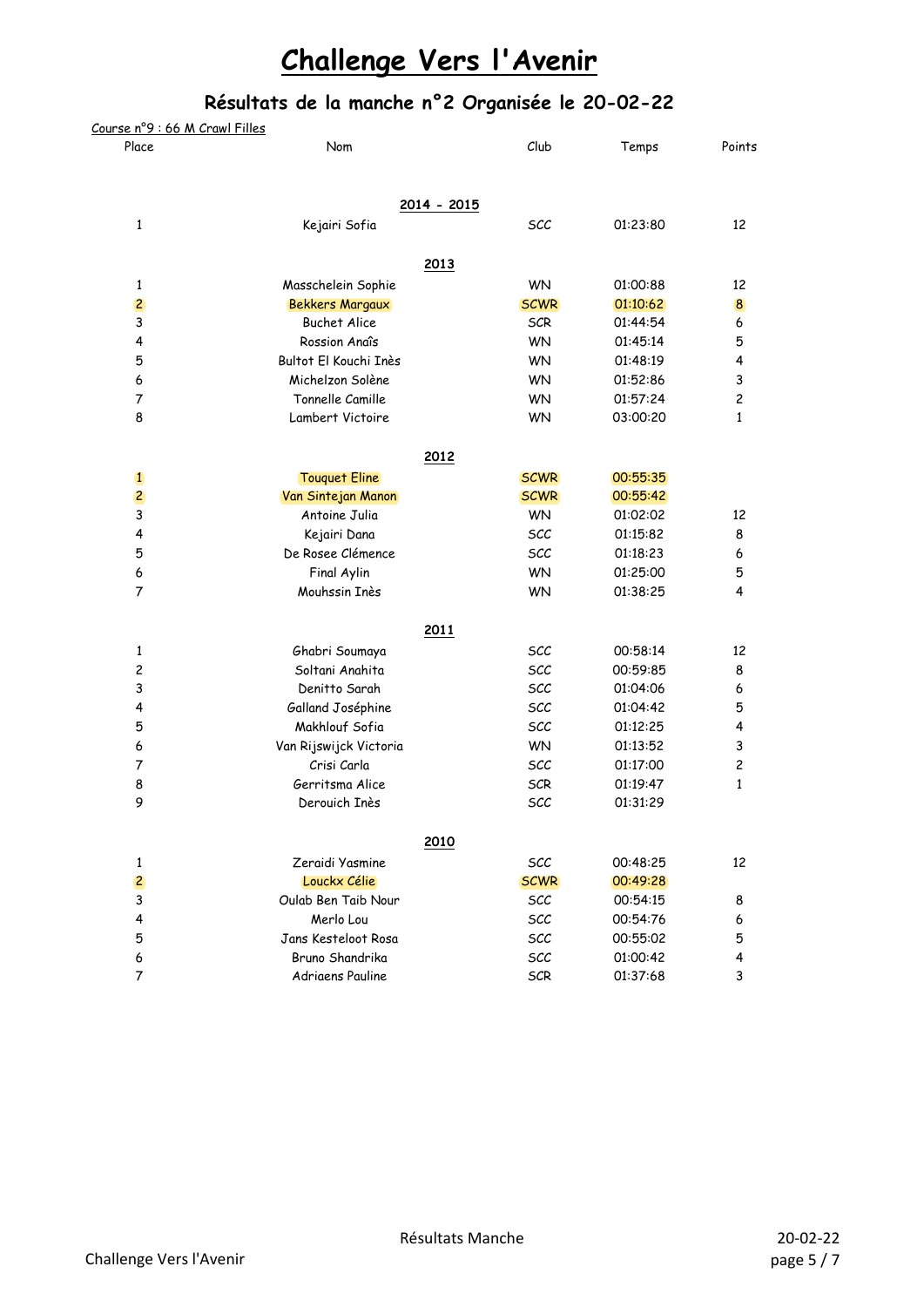| <u> Course nº10 : 66 M Crawl Garçons</u> |                                      |                    |                      |                |
|------------------------------------------|--------------------------------------|--------------------|----------------------|----------------|
| Place                                    | Nom                                  | Club               | Temps                | Points         |
|                                          | 2013                                 |                    |                      |                |
| $\mathbf{1}$                             | Zeraidi Zakaria                      | <b>SCC</b>         | 00:54:03             | 12             |
| $\overline{c}$                           | <b>Blampain Augustin</b>             | <b>WN</b>          | 00:56:53             | 8              |
| 3                                        | Aerts Lenn                           | <b>SCWR</b>        | 01:01:07             | $\overline{6}$ |
| $\overline{\mathbf{r}}$                  | Thiry Romain                         | <b>WN</b>          | 01:03:62             | 5              |
| 5                                        | Cassereau Gauthier                   | <b>WN</b>          | 01:08:97             | 4              |
| 6                                        | <b>Banu Alex</b>                     | <b>WN</b>          | 01:11:25             | $\mathbf{3}$   |
| $\overline{7}$                           | Tassenoy Tom                         | <b>SCR</b>         | 01:17:55             | $\overline{c}$ |
| 8                                        | De Coster Téo                        | <b>WN</b>          | 01:18:21             | 1              |
| 9                                        | Haesebroek Alex                      | <b>WN</b>          | 01:22:55             |                |
| 10                                       | Grondard Van Schagen Luuk            | <b>WN</b>          | 01:28:97             |                |
| 11                                       | Buttarelli Paolo                     | <b>WN</b>          | 01:33:16             |                |
| 12                                       | Asbeek Brusse Nicolas                | <b>WN</b>          | 01:57:76             |                |
|                                          | 2012                                 |                    |                      |                |
| 1                                        | Cahuet Arsène                        | WN                 | 00:54:28             | 12             |
| $\overline{c}$                           | Fosseprez Hugo                       | <b>SCWR</b>        | 00:55:90             | 8              |
| $\overline{\mathbf{3}}$                  | <b>Wauters Sacha</b>                 | <b>SCWR</b>        | 01:01:32             | $\overline{6}$ |
| $\overline{4}$                           | <b>Scolas Renan</b>                  | <b>SCWR</b>        | 01:05:12             | 5              |
| 5                                        | Bouquiaux Naël                       | <b>WN</b>          | 01:07:50             | 4              |
| 6                                        | Capouet Emilion                      | <b>WN</b>          | 01:12:62             | $\mathsf 3$    |
| 7                                        | Leleu Nathan                         | <b>WN</b>          | 01:13:47             | $\overline{c}$ |
| 8                                        | Gustot Noah                          | <b>WN</b>          | 01:16:74             | 1              |
| 9                                        | Van Dorpe Elliot                     | <b>WN</b>          | 01:16:81             |                |
| 10                                       | Thiry Maxence                        | SCC                | 01:18:91             |                |
| 11                                       | Wathelet Jules                       | <b>WN</b>          | 01:22:11             |                |
|                                          | 2011                                 |                    |                      |                |
| $\mathbf{1}$                             | <b>Aerts Mads</b>                    | <b>SCWR</b>        | 00:55:69             |                |
| $\overline{c}$                           | Jochmans Théodore                    | <b>WN</b>          | 01:00:83             | 12             |
| 3                                        | Haidari Marouane                     | SCC                | 01:19:76             | 8              |
| 4                                        | Tshilumba Simon                      | <b>WN</b>          | 01:29:30             | 6              |
| 5                                        | Es Souidi Salim                      | WN                 | 01:49:86             | 5              |
|                                          | 2010                                 |                    |                      |                |
| $\mathbf{1}$<br>$\overline{c}$           | Van Sintejan Romain<br>Lozano Nathan | <b>SCWR</b>        | 00:45:18             |                |
| 3                                        | Douah Jilali                         | <b>SCWR</b><br>SCC | 00:59:58<br>01:01:12 | 12             |
| 4                                        | Janssens Jules                       | SCC                | 01:08:71             | 8<br>6         |
| Course nº11 : 100 M Dos Filles           |                                      |                    |                      |                |
| Place                                    | Nom                                  | Club               | Temps                | Points         |
|                                          | 2013                                 |                    |                      |                |
| $\mathbf{1}$                             | Joucken Emilie                       | SCC                | 02:09:27             | 16             |
|                                          | 2012                                 |                    |                      |                |
| 1                                        | Myerscough Alice                     | <b>WN</b>          | 01:45:54             |                |
| $\overline{c}$                           | Antoine Julia                        | <b>WN</b>          | 01:53:92             | 16             |